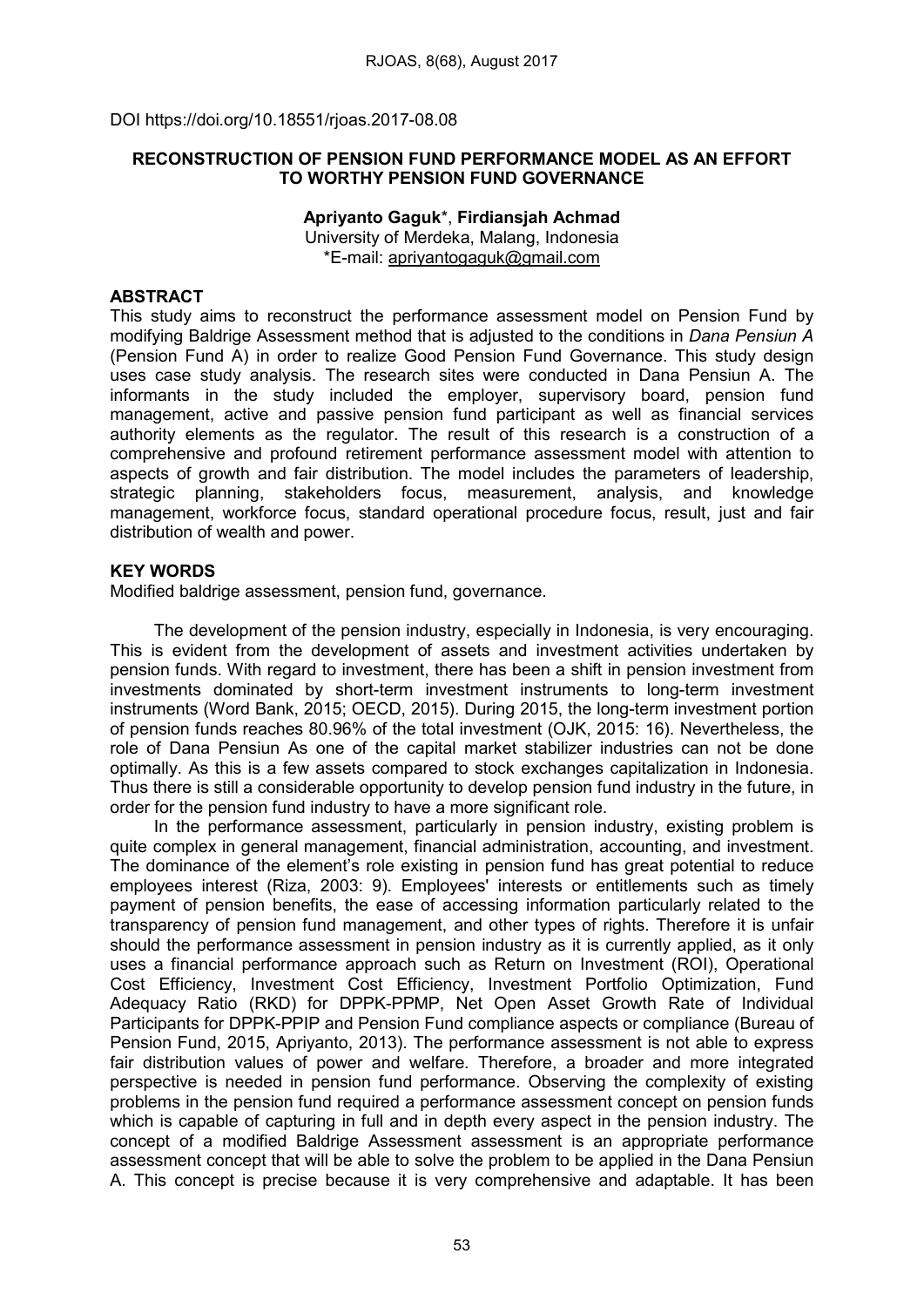modified to be adjusted with the existing conditions in Dana Pensiun A. In addition, this performance assessment model is able to measure not only from the aspect of asset growth through financial parameters but also aspects of distribution justice especially related to the interests of stakeholders.

## LITERATURE REVIEW

*Baldrige Assessment Theory.* Performance assessment methods that are currently widely applied in Indonesia is Baldrige Assessment. Along with that, many countries around the world are adopting the approach and criteria used by the Malcolm Baldrige Committee to measure performance excellence. The criteria they use are also known as the Seven Pillars (Baldrige, 2003) and when observed these seven criteria are indeed instrumental in determining the advancement of an organization (both business organizations and public organizations). The seven pillars or Malcolm Baldrige criteria used as the premise of this theory is the first pillar: Leadership. This criterion observes how company leaders display their capacities: how they define the organization's vision and objectives; And then communicate it to each member. Whether corporate leaders have the skills to manage and inspire their subordinates to achieve performance excellence. The second pillar: Strategic Planning. This criterion observes how strategy formulation process is defined within the organization. Do the substantive strategies respond appropriately to the changing dynamics of the business environment? This category examines how an organization develops a strategic plan and sets its action plan. Also select, execute, and change strategic planning and action plans should situation demands, as well as how progress is measured. Third pillar: Customer Focus. Are the products and services provided by the organization correct? Whether the product or service is established by an innovative organization; And make the customers satisfied? The fourth pillar: Measurement, analysis, and knowledge management. This category examines how organizations choose, collect, analyze, manage and refine knowledge, information, and knowledge assets to support key enterprise processes. Examines how organizations measure their performance. The fifth pillar: Workforce Focus. Focus on human resources (human resources focus). This category examines how organizations enable employees to develop their potential and how management and employees align with company objectives, strategies and action plans. Determining the extent to which an organization's efforts to build and maintain a work environment and employee support for good performance on personal and organizational development. The sixth pillar: Operation Focus. This criterion will measure how companies design and manage the work process. Is each process flow has been designed efficiently? Or is there still a lot of work processes that are too bureaucratic, not coordinated well, and it creates a lot of cross disputes among various departments/departments? The seventh pillar: Result. The seventh pillar looks at how the organization's performance ends: is it more competitive, more effective, and whether a performance of all aspects of an organization is improved.

*Political Economy of Accounting (PEA) Theory.* Performance assessment with Political Economy of Accounting (PEA) perspective should adhere of distribution fairness of power and welfare, as well as the relationship between the two. In a performance assessment based on Political Economy of Accounting (PEA) perspective, it focuses on the just and fair distribution of wealth, and the relationship between the distribution of power and the relation between power and wealth. The greater the power, greater welfare would follow suit (Tinker, 1980; Hoogvel and Tinker, 1978; Irianto, 2006; Irianto, 2007). This is in accordance with the purpose of pension funds establishment which is to provide prosperity to its participants in retirement age, due to disability or death both financially and non-financially (Act No. 11 of 1992). There is an influence between Pension Fund performance and participants' welfare level. The implication of the company's results in realizing Pension Fund performance is not free from the influence of a company's internal and external environment. This causes the social-political setting playing a role in maintaining the ongoing concern of said company (Sokarina, 2011; Rahman and Siregar, 2012).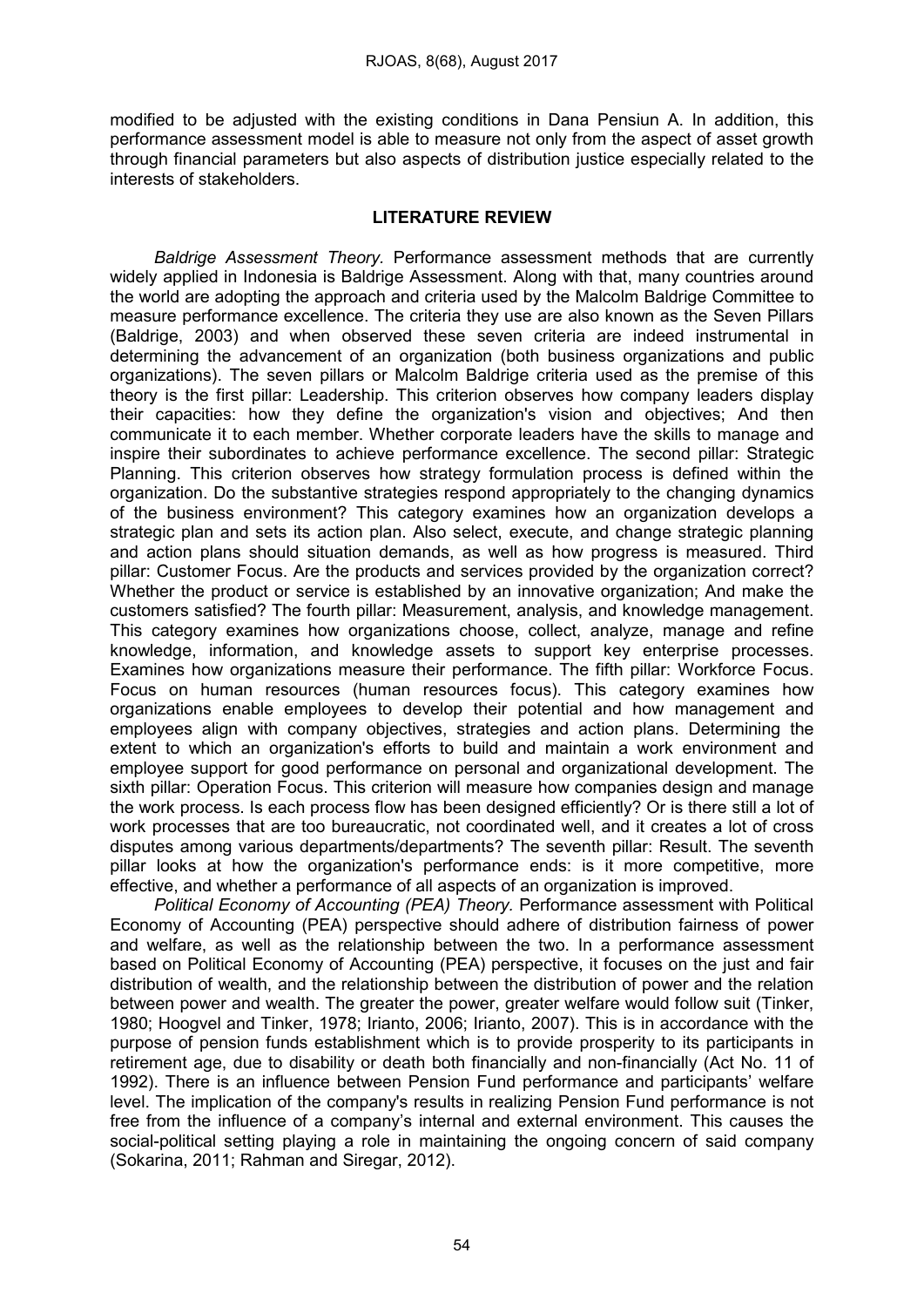#### METHODS OF RESEARCH

This research employs the descriptive qualitative method. The study design used is a case study. This type of research is a social study; therefore case studies are more appropriate (Yin, 1996). Case studies have an advantage in a deeper understanding of complex social issues (Dooley, 2005: 335). Case study research is thorough and in-depth using a variety of data sources (Lincoln and Guba, 1985), further clarified by Stake (1994, 2005), then developed by Creswell (1998, 2007) and Dooley (2002), Followed by Hancock and Algozzine (2006).

The sites in this research were conducted in Dana Pensiun A. The reason for choosing this research site was due to the fact that researcher did not encounter significant difficulties to obtain research data in the three site. The researcher is one of the figures in pension fund program. In addition, the researchers are a member of association board in Dana Pensiun Indonesia in Commissariat Region VI East Java and its surrounding areas. Related to the ease of accessing research data in the field as one of the considerations of researchers in selecting research sites, delivered by (Morse in Denzin and Lincoln, 1998: 60). Third, the scientific significance of three research sites will result in the development of a broader and more integrated pension performance assessment that will measure both the growth aspect of the Dana Pensiun Assets and the extent of distributional fairness related to stakeholder interests. Analyzed units in this study are performance assessment concept in Dana Pensiun A by modifying Baldrige Assessment method.

In order to obtain the necessary data, researchers used data collection techniques such as documentation, observation and interviews. Documentation includes financial data of investment portfolio report, net assets, net asset changes, balance sheet, business results, cash flow and notes on financial statements, membership data and Good Pension Fund Governance data. Observations researchers were conducted by involving themselves directly on the situation studied as pure observers and systematically observe various existing dimensions including interactions, relationships, actions, events, etc. (Mason, 1996: 60). Researcher interviews parties directly related pension funds activity as well as informants namely employers, pension fund administrators and pension fund participants.

In relation to informants in this study can be seen in the following table.

| Informants Identity | Organization Role | Pension Fund   |
|---------------------|-------------------|----------------|
| Ah                  | Employer          |                |
| Su                  | Administrator     |                |
| Sa                  | Participant       | Dana Pensiun A |
| Ma                  | Participant       |                |

Table 1 – Research Informants

The pension funds informants represent employers, pension funds administrator, and pension fund participants. It is expected that the representatives of the informants will be able to critically explore all aspects of the pension fund, especially in relation to the information needed to formulate the concept of comprehensive and comprehensive pension performance assessment as well as to consider fairness aspects on power and welfare distribution.

Data analysis model used in this research was developed by combining Baldrige Assessment method and Political Economy of Accounting theory as described in Figure 1.

Figure 1 exhibits the steps researcher taken in performing an analysis of critical data exploration by combining Baldrige Assessment method and Political Economy of Accounting theory. Next step involved formulating the concept of assessing pension funds performance with a study combination of Baldrige Assessment method and the theory of Political Economy of Accounting.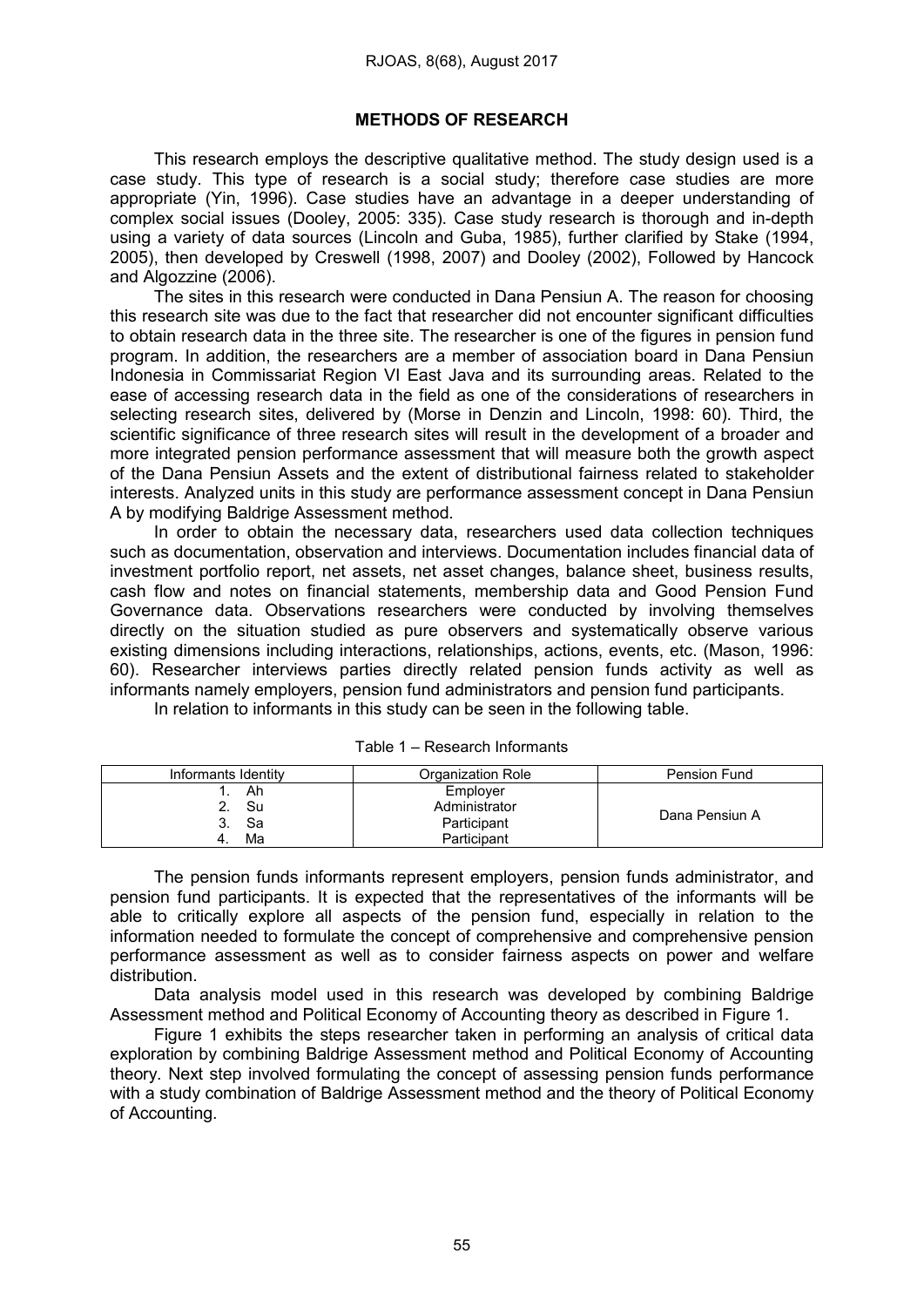

Figure 1 – Research Analysis Model

## RESULTS AND DISCUSSION

The result and discussion in this research were conducted in two stages. The first phase involved analyzing critically the feasibility of concept on pension fund performance assessment. The second stage involved formulating a new concept of pension fund performance evaluation. The following is a description of this study.

*Critical Analysis of Feasibility Concept on Pension Funds Performance Rating.*  The researchers conducted a critical analysis of the feasibility of concept-based performance assessment theory tailored to data available in the field. The condition of data in the field is reflected in every activity undertaken in each pension fund. These activities generally cover general management activities, membership, and general administration as well as accounting and investment activities.

Activity formulation and implementation of vision and mission on Dana Pensiun And the development of GPFG formulation and implementation. Applying Governance Guidelines and Pension Fund or GPFG was January 1, 2008. The decision was stipulated in Decree No. KEP-136 Chairman / BL / 2006 with the aim of drafting guidelines to encourage good governance on Dana Pensiun As well as providing a reference to the founder, employer, administrators and supervisors. This activity is an indicator in the leadership focus parameter. The formulation, application, management in formulating pension fund strategy development refers to pension fund vision and mission. As for the implementation of strategy development process, pension fund administrators use SWOT analysis as an analytical tool. In relation to the strategic objectives of the above pension funds, the strategic objective of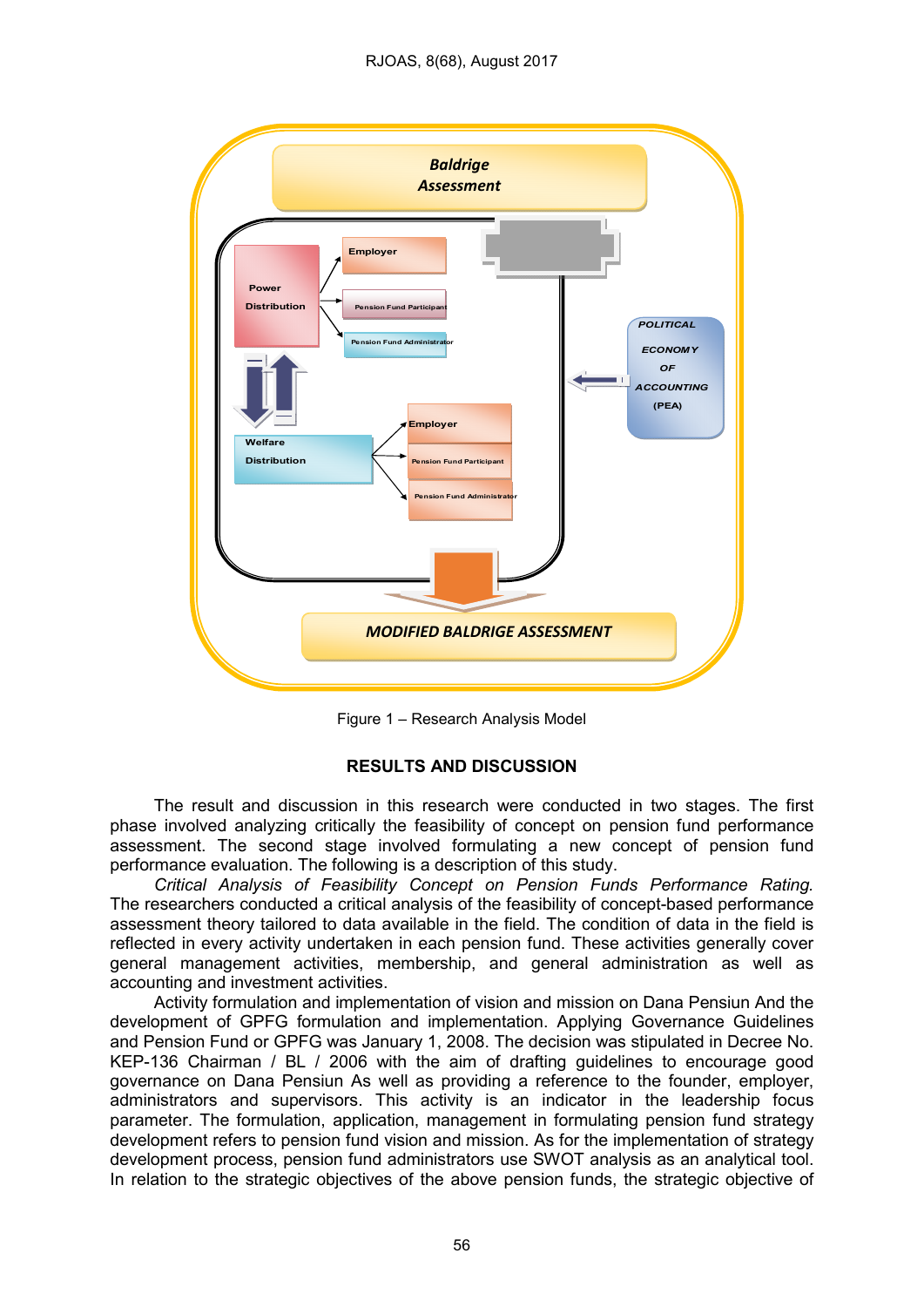the pension fund is to provide welfare for retired employee. To achieve these strategic objectives, pension fund management instituted a work program related to the development of investments in order to increase the retirement benefits for pension participants. In addressing strategic challenges such as uncertain macroeconomic conditions, funding poor employers, the management endeavor to apply pension fund general management well in order maintain sustainable organizational improvement. These activities include indicators in the parameters of strategic development.

Associated with membership activities include listening to participant and stakeholders complaints, determining satisfaction level and involvement of pension fund participants and stakeholders, pension fund services quality to pension fund participants and stakeholders as well as building a harmonious relationship between pension fund administrators with pension fund participants and stakeholders. To obtain sufficient information from pension fund participants, the pension fund manager listens to the complaints in order to obtain feedback from both active participants and stakeholders, either through written advice or verbally. In addition, Pension Funds Board needs to organize participants meeting, especially passive participants are gathered in the form of seminar forums. In order to obtain information on the satisfaction level of both pension fund participants and from stakeholders, pension fund administrators take approaches, both in the form of formal and non-formal approaches. Information on the satisfaction level of both the pension fund participants and stakeholders which are very useful as information to measure satisfaction pension service level so far. The less complaint from participants, the better the participant's satisfaction levels, and vice versa. For feedback activities, from pension fund participants in the framework of improving service quality and how well pension fund services quality to pension fund participants, is an indicator of the membership focus parameters.

Pension fund administrators in selecting, aligning and integrating data to track daily operations and overall organizational performance, coordinate with all sections covering the financial, membership, investment and accounting sections. The financial performance of the organization is measured by ROI financial parameter, operational cost efficiency, investment cost efficiency, optimization of an investment portfolio and fund adequacy ratio. This financial performance assessment following the terms of the regulator. The results of this organizational performance measurement, by Pension Funds Board, will be used as material to conduct an evaluation of organizational performance, in the framework of organizational improvement process in the future.

In analyzing organizational performance, pension fund administrator conducted it together with the supervisory board. The results of organizational performance analysis will be used as a material for decision making. In relation to audit findings, they are used as a material to evaluate organizational performance in the framework of organizational improvement. In addition to audit findings by pension fund administrators is used to evaluate organizational performance in the framework of organizational improvement, the audit findings are analyzed comparatively to project the organization's development, prioritizing sustainable organizational improvement in order to improve service quality to pension fund participants. In measuring, analyzing and developing the performance of Pension funds and certification of administrator and supervisory board including measurement, analysis, and knowledge management parameter.

In assessing the need for capacity and manpower capacity, including improving skills and competencies, the pension fund management refers to the organization's guidelines and work procedures, based on the evaluation results of the HR department. The above information is closely linked to recruiting, hiring and placing new personnel and ensuring that the existing workforce is in line with the needs of a pension fund. In order to create a conducive working climate, pension fund administrators maintain good communication with all parties. To support existing manpower, and in the context of implementing policies for excellent services, pension fund administrators engage workers in educational and training activities conducted by both central and regional ADPI. The above activities are included in the workforce focus parameters.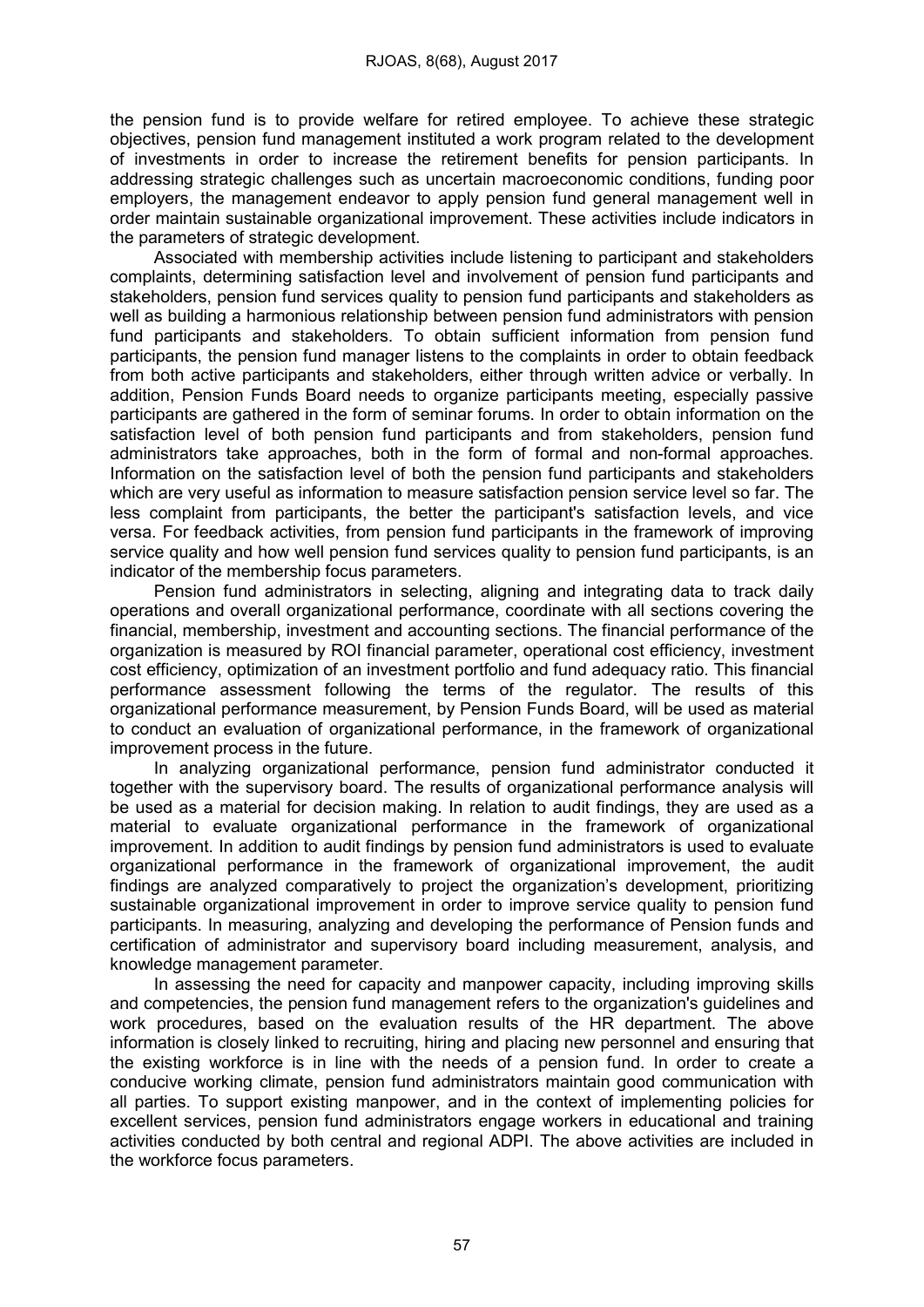Pension funds administrator designed overall work system, which is conducted by integrating the activities of the whole section into a single entity. To improve the organizational work system, pension fund administrators determine the main needs of the organizational system and accommodate input from stakeholders and utilize core competencies, based on the data being evaluated to determine the needs of the workforce. The organizational working system applied in the pension fund is a working system that refers to Good Pension Fund Governance, which is adjusted to pension fund conditions. To manage and improve work system in order to deliver value to pension funds participants well as other interested parties and in order to prevent repeated mistakes that harm the interests of pension fund participants, Pension fund administrators continually improve the work system.

To formulate crisis management, pension fund administrators formulate the basis of GPFG principles. In relation to its application, pension fund administrators do so by reference to risk management guidelines consisting the risk types and impacts, measurement and risk assessment and methods to deal with risks. Data security and documents, managed by applying the principles of good database management. In designing the organization's work processes to suit the needs of the organization, pension fund administrators do so by taking into account all aspects of the organization. New technologies and knowledge are combined in order to improve the effectiveness of the work process. In addition, the board also combines time management, productivity, cost management and effectiveness and efficiency factors into the work process is integrated. To determine the main needs in the work process, pension fund administrators do so base on evaluation results in the work process of the organization. The above activities are indicators of standard operating procedure parameters.

The results pension funds internal process, services effectiveness result to pension fund participant, three result of management efforts to improve pension funds performance, the results of the implementation of Good Pension Fund Governance, financial performance, and pension fund investment, is a measurement parameter of the result parameters. In analyzing pension payment, regulatory analysis is related to administrator role, analysis on implementation of Good Pension Fund Governance, analysis of administrator role in funds placement, analysis employer role in funds placement, regulatory analysis related to employer role, analysis of fines for late pension payment, analysis of employer role related to old-age benefits for new employees, analysis on employer role in investment targeting, is an indicator of distribution of power parameters. The distribution of wealth parameter indicators includes information analysis activities related to pension fund management, pension benefit analysis, payroll cost analysis on total operational costs, and employer profitability analysis.

After the researchers conducted a critical analysis of each indicator of the performance assessment parameters, the following step is to formulate a performance assessment concept on pension funds. The formulation of this performance assessment concept is a new construction built by researchers after researchers experienced, deepen and comprehensively understand and deeply about the characteristics of the pension industry. The formulation of the performance assessment concept on pension fund not only measures the growth aspect but also measures the extent of fair distribution both the power and welfare especially related to the interests of pension fund participants.

*Formulating New Concepts of Pension Fund Performance Evaluation.* The pension fund is one of the most important supporting institutions to provide social protection for most citizens. Philosophically, the pension fund system is transferring some of the resources a person acquires during his tenure to retirement when the income is no longer earned. In the performance assessment particularly in Pension Fund industry, the dominance of the role of elements existing in the pension fund has the potential to reduce employee interests (Riza, 2003: 9). Such employees' interests or rights such as timely payment of pension benefits, the ease of accessing information particularly related to the transparency of pension fund management, and other types of rights. Therefore, it is unfair if in the performance assessment in the Pension Fund industry as it is currently applicable, using only financial performance approach, consisting of Return on Investment (ROI), Operational Cost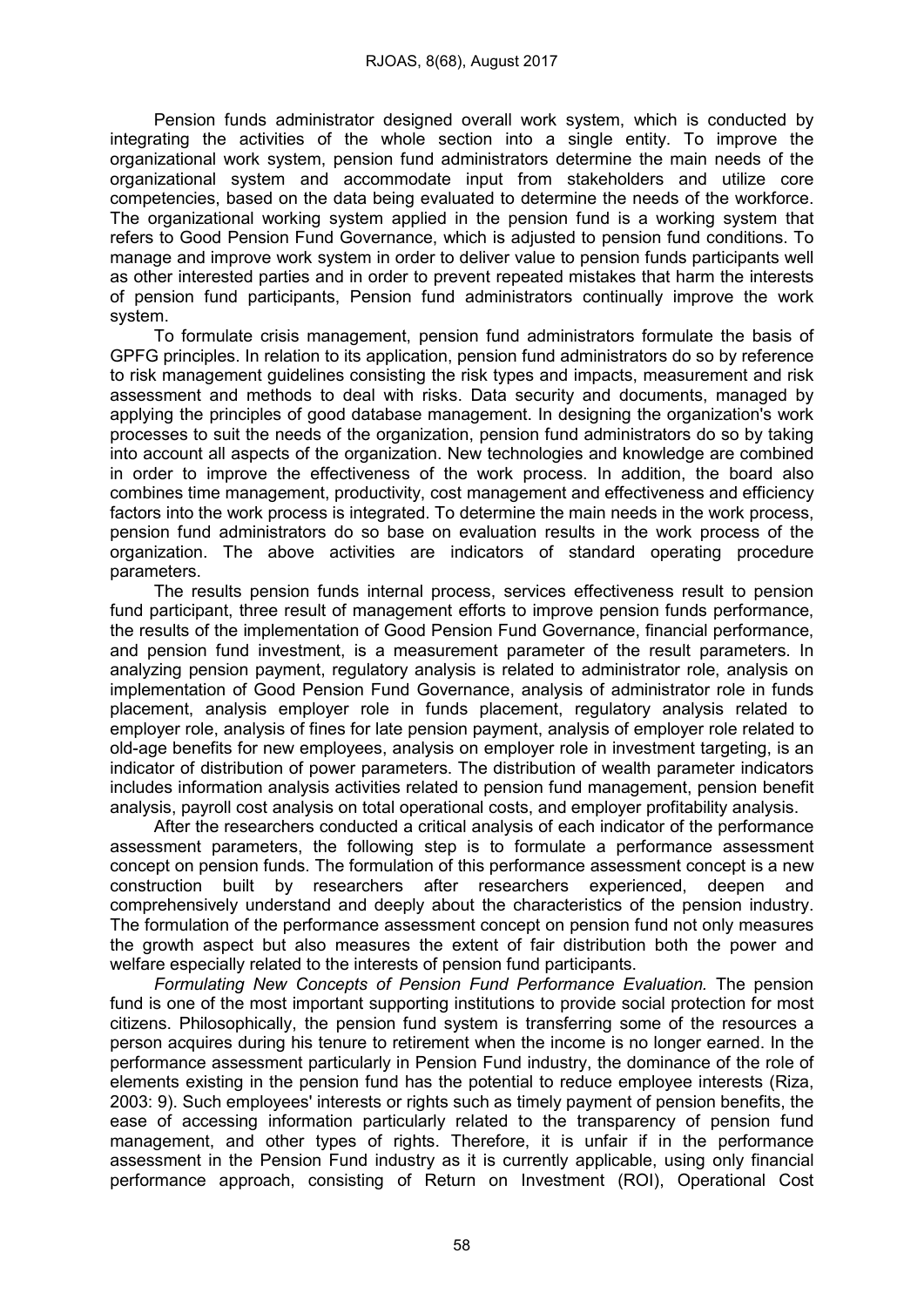Efficiency, Investment Cost Efficiency, Investment Portfolio Optimization, Ratio Fund Adequacy (RKD) for DPPK-PPMP, Net Growth Rate of Individual Assets Participants for DPPK-PPIP and Pension Fund compliance aspects or compliance (Pension Fund Information, 2013). The performance assessment mentioned above has not been formulated comprehensively and integrated and has not been able to reveal the values of fair distribution. Therefore, another perspective is needed in the assessment of pension fund performance which perspective of performance assessment capable of revealing fair distribution, both power distribution, and welfare distribution.

In general, the basic concept of corporate performance assessment refers to the end result of the management process in relation to the ability of the organization to achieve its objectives by using the company's economic resources efficiently and effectively. The concept of corporate performance in accounting usually refers to only financial aspects such as profit, return on assets (ROA) and economic value added (EVA). Broader company performance measurement with Balanced Scorecard concept, where the idea is to balance the financial aspects with nonfinancial aspects in the company performance assessment (Kaplan and Norton, 1992; Venkatraman and Ramanujam, 1986).

Based on the performance assessment analysis in Dana Pensiun A mentioned above, to assess the performance as a whole requires a concept of integrated and comprehensive performance assessment by considering growth aspect as well as justice aspect distribution either power distribution or welfare distribution, which is beneficial for an employer, and pension fund participants as stakeholders. To formulate the performance assessment concept, a combination of performance assessment methods is required. As Mondy and Noe (1993: 414) point out that each method has its own weaknesses and advantages, so it is not good for the organization to rely its performance assessment on only one method. Instead, the organization incorporates several methods appropriate to the scope of its organization.

In this study, to formulate the performance assessment concept is done by combining Baldrige Assessment method with the theory of Political Economy of Accounting. Baldrige Assessment method was introduced in 1989. In this method, in order to assess the performance, using criteria known as the Seven Pillars (Baldrige, 2013) and if observed seven pillars of this criterion is indeed a very important role in determining the reciprocation of an organization (whether organizations Business or public organization). The seven pillars or the criteria of Malcolm Baldrige were as follows: Leadership, Strategic Development, Membership Focus, Measurement, analysis, and knowledge management, Workforce Focus, Standard Operating Procedure, and Result. Methods Baldrige Assessment is combined with Political Economy of Accounting (PEA), aims to measure the extent of fair distribution. It includes equal distribution of wealth or welfare (just and fair distribution of wealth), and the relation between the distribution of power and welfare (relations of power and wealth). This is in accordance with the purpose of the establishment of pension funds is to prosper pension fund participant in retirement age, due to disability or death both financial and non-financial (Act No. 11 of 1992). Based on the study of the combination of performance assessment methods above, the researcher proposes the concept of pension fund performance ratings as depicted in Figure 2.

Based on Figure 2, a pension funds performance assessment concept in detail. Leadership aspect consists of 1) formulation and implementation of vision and mission, 2) GPFG formulation and implementation. Strategic Development aspect consists of: 1) formulation of pension fund strategy development, 2) application of pension fund strategy development. The Membership Focus aspect consists 1) feedback from participants of the pension fund, 2) service quality to participants of the pension fund.

Measurement, analysis, and knowledge management aspects consist of 1) measuring, analyzing and developing pension fund performance, 2) administrator and supervisory board certification.

The Workforce Focus aspect consists of 1) building a conducive working environment, 2) training for pension fund employees. Standard Operating Procedure aspect consists of 1) formulation of Standard Operating Procedure, 2) effectiveness of Standard Operating Procedure implementation. Results aspect consists of 1) result of the internal process of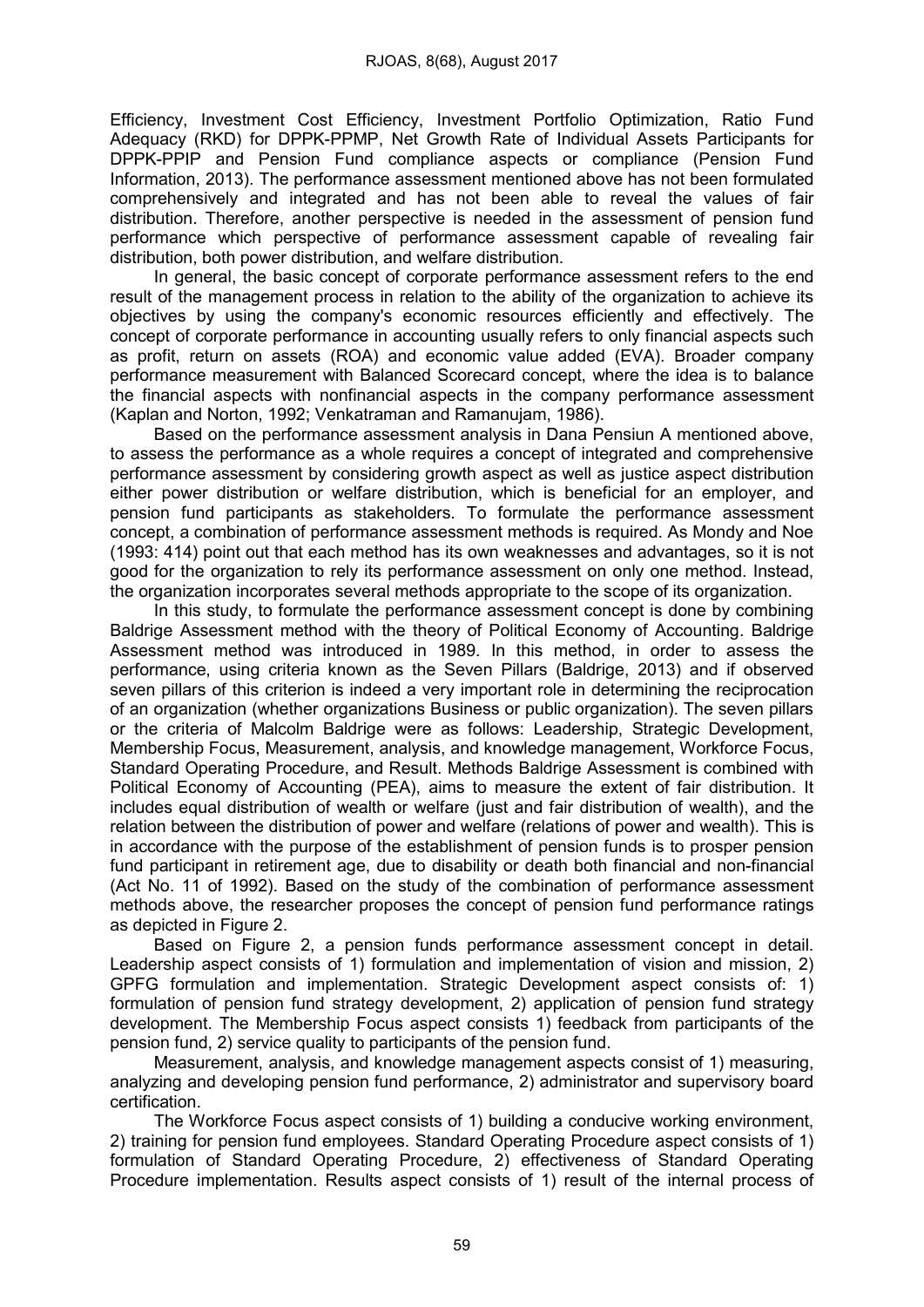pension funds, 2) service effectiveness to pension fund participants, 3) management efforts to improve pension funds performance, 4) implementation of Good Pension Fund Governance, 5) financial performance and pension fund investment.

| Leadership                                         | . Perumusangga mission formulation and implementation<br>·Perumu GPFG formulation and implementation                                                                                                                                                                                                                                                                                                                                        |  |
|----------------------------------------------------|---------------------------------------------------------------------------------------------------------------------------------------------------------------------------------------------------------------------------------------------------------------------------------------------------------------------------------------------------------------------------------------------------------------------------------------------|--|
| <b>Strategic Development</b>                       | Pension funds development strategy formulation<br>Pension funds development strategy implementation                                                                                                                                                                                                                                                                                                                                         |  |
| <b>Membership Focus</b>                            | Feedback from pension funds participants<br>Service quality to pension funds participants                                                                                                                                                                                                                                                                                                                                                   |  |
| Measurement, Analysis, and<br>Knowledge Management | Measuring, analyzing, and developing pension fund<br>performance<br>Administrators and board certification                                                                                                                                                                                                                                                                                                                                  |  |
| <b>Workforce Focus</b>                             | Developing a condusive work environment<br>Training for pension fund employee                                                                                                                                                                                                                                                                                                                                                               |  |
| <b>Standard Operating Procedure</b>                | Standard Operational Procedure formulation<br>Standard Operational procedure effectivity                                                                                                                                                                                                                                                                                                                                                    |  |
| Result                                             | Internal process of pension fund<br>Service effectiveness to pension fund participants<br>Management effort in improving pension fund performance<br>Implementation of Good Pension Fund Governance<br>Pension fund and financial performance                                                                                                                                                                                               |  |
| <b>Distribution of Power</b>                       | Pension fund payment analysis<br>Regulation analysis on administrator role<br>Good Pension Fund Governance implementation analysis<br>Administrator role in fund placement analysis<br>Employer role in fund placement analysis<br>Regulation related to employer analysis<br>Fine on undue pension payment analusis<br>Employer role on old-age benefit for new employee analysis<br>Employer role on investment target placement analysis |  |
| <b>Distribution of Wealth</b>                      | Related information on pension fund management analysis<br>Pension benefit payment analysis<br>Payroll cost on total operational cost analysis<br>Employer benefit gain analysis                                                                                                                                                                                                                                                            |  |

Figure 2 – Pension Fund Performance Assessment Model

The Distribution of Power aspect consists of 1) pension fee contribution analysis, 2) regulatory analyses related to administrator roles, 3)implementation of Good Pension Fund Governance analysis, 4) analysis of administrator roles in fund placement, 5) employer role in fund placement analysis, 6) regulatory analyses related to employer's role, 7) fine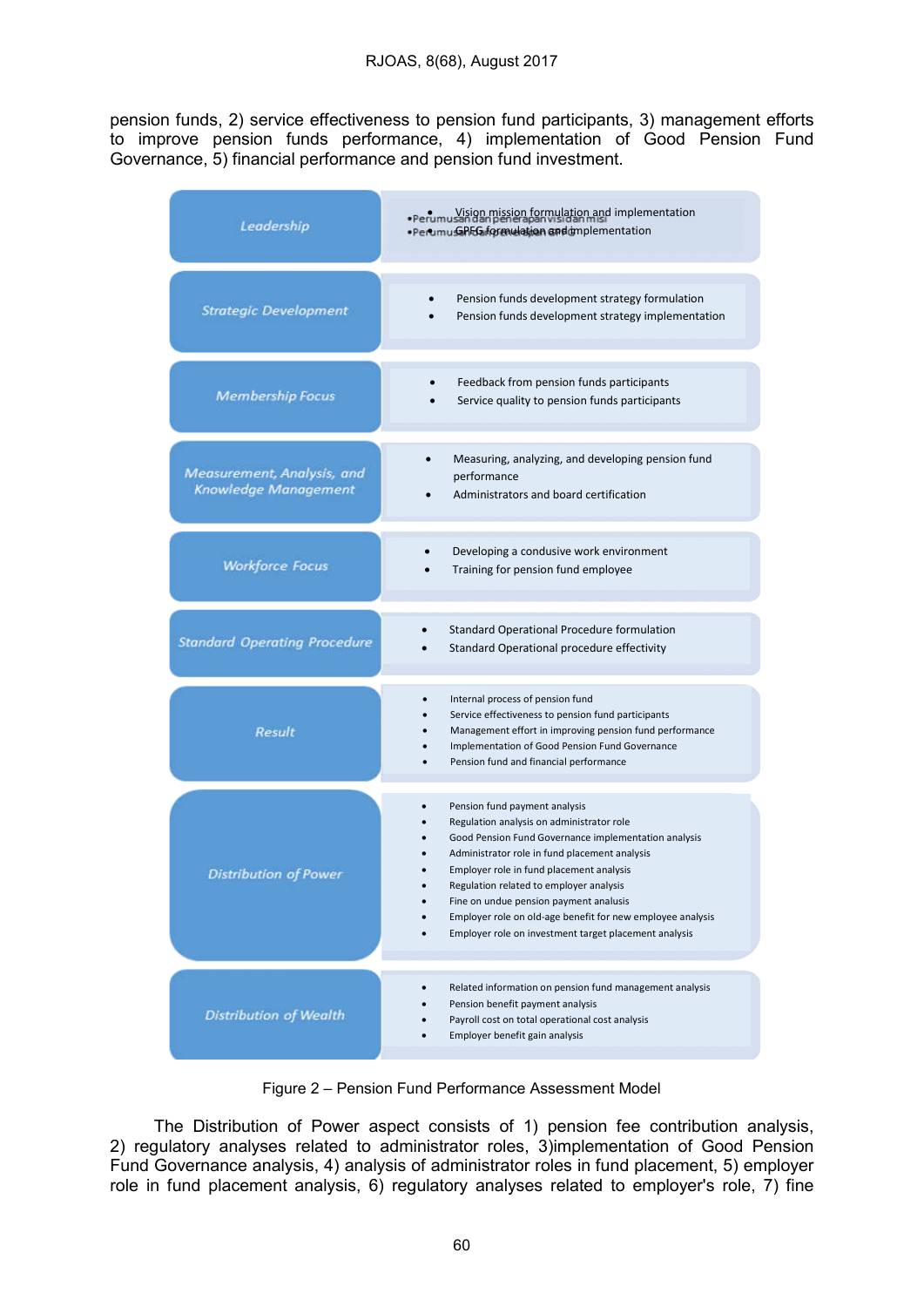payment for late distribution analysis, 8) analysis of employer's role related to old age pension for new employees, 9) analysis of the employer's role in determining the investment target. Distribution of Wealth aspect consists of 1) analysis of information related to pension funding management, 2) pension benefit payment analysis, 3) salary cost analysis of total operational cost, and 4) employer benefit gain analysis.

# CONCLUSION AND SUGGESTIONS

The current performance assessment concept is too narrow and only the smallest part of it were formulated by the researcher. The following is a comparison of the performance assessment concept in current pension funds compared to the performance assessment concept formulated. First, the assessment of financial performance and investment currently is one part of the five aspects performance assessment concept result that was formulated by the researchers. Both compliance aspects of the pension fund or compliance (GPFG) on the current performance assessment concept is one part of the Leadership aspect and the Result aspect of the performance assessment concept formulated by researchers. In the current performance assessment concept, many important aspects of performance assessments are not taken into account such as Leadership, Strategic Development aspects, Membership Focus aspects, Measurement Aspects, Analysis, and Knowledge Management, Workforce Focus aspects, Standard Operating Procedure aspects, Aspects of Distribution of Power and aspects of Distribution of Wealth.

By examining pension funds performance assessment so far, it requires effort to reconstruct performance assessment concept applicable with comprehensive and integrated performance assessment model concept and consider power and welfare aspects distribution including leadership, strategic planning, customer focus, measurement, analysis, and knowledge management, workforce focus, operation focus, result as well as just and fair distribution of wealth and power. This performance assessment model not only measures from the growth aspect of pension fund but also gives the description as far as distribution justice occurred both power and welfare distribution especially related with interest of pension fund participant.

For future purposes, this research is important, especially regarding the pension funds performance assessment both in Indonesia and elsewhere. The approach used in this study can be applied to different industries other than the pension fund industry. This study would be conducted better when it focused on one industry because each industry has different characteristics. In performance assessment, as has been disclosed in this study, not only judged from the financial aspects but also assessed from non-financial aspects (Cumby and Conrod, 2001; Kannan and Aulbur, 2004). It is recommended that future research is further developed with relevant aspects in addition to the seven criteria in Baldrige Assessment, as well as the disclosure of aspects of power and welfare are more equitably disclosed especially with regard to regulators. The phenomenon of performance assessment in a pension fund is a fact, which must be socially constructed and to understand social reality, therefore science is needed (Berger and Luckmann (1990: 28)

The Financial Services Authority as the regulator overseeing pension funds performance, the researcher suggests the need to consider aspects of Leadership, Strategic Planning, Customer Focus, Measurement, Analysis, and Knowledge Management, Workforce Focus, Operation Focus, and Result as well as aspects of power, welfare and hegemony - parties associated with pension fund in pension fund performance assessment which is currently in effect. The researcher's expectation, taking into account the abovementioned aspect, that pension fund's performance evaluation becomes more comprehensive and fair.